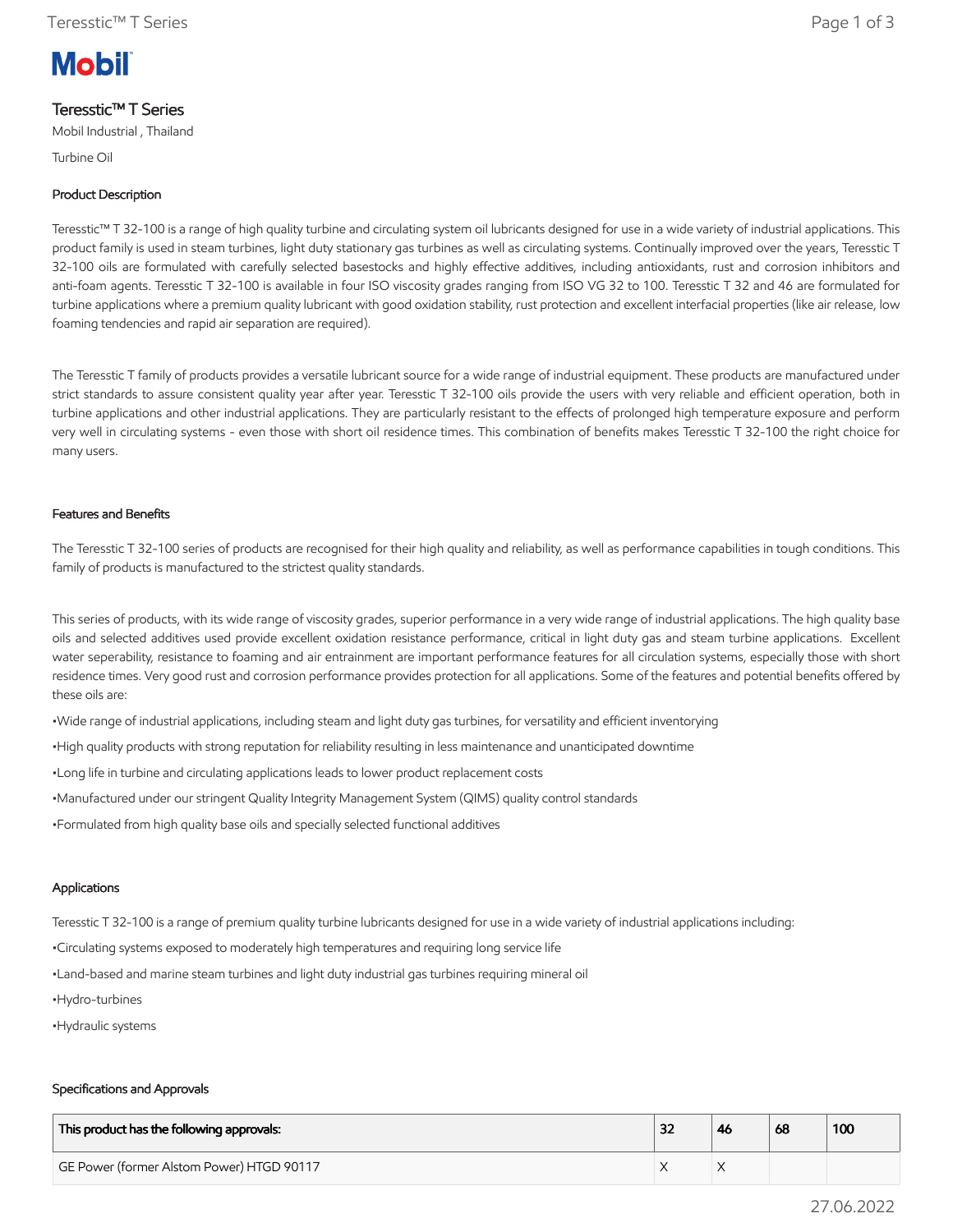Teresstic™ T Series Page 2 of 3

| This product has the following approvals: | 32 | 46        | 68 | 100 |
|-------------------------------------------|----|-----------|----|-----|
| Siemens TLV 901304                        |    | $\lambda$ |    |     |

| This product is recommended for use in applications requiring: | 32 | 46 | 68 | 100 |
|----------------------------------------------------------------|----|----|----|-----|
| GE Power GEK 27070                                             |    |    |    |     |
| GE Power GEK 28143A                                            |    |    |    |     |

| This product meets or exceeds the requirements of: | 32       | 46       | 68       | 100 |
|----------------------------------------------------|----------|----------|----------|-----|
| China GB 11120-2011, L-TSA(Class A)                | $\times$ | $\times$ |          |     |
| China GB 11120-2011, L-TSA(Class B)                | $\times$ | $\times$ |          |     |
| DIN 51515-1:2010-02                                |          |          | $\times$ |     |
| DIN 51515-1:2010-02                                | $\times$ | $\times$ |          | X   |
| GE Power GEK 46506D                                | $\times$ |          |          |     |
| JIS K-2213 Type 2                                  | $\times$ | $\times$ | $\times$ |     |
| Siemens Industrial Turbo Machinery MAT 812101      | X        |          |          |     |
| Siemens Industrial Turbo Machinery MAT 812102      |          | $\times$ |          |     |

## Properties and Specifications

| Property                                               | 32            | 46            | 68            | 100            |
|--------------------------------------------------------|---------------|---------------|---------------|----------------|
| Grade                                                  | <b>ISO 32</b> | <b>ISO 46</b> | <b>ISO 68</b> | <b>ISO 100</b> |
| Copper Strip Corrosion, 3 h, 100 C, Rating, ASTM D130  | 1B            | 1B            | 1B            | 1B             |
| Density @ 15 C, kg/l, ASTM D1298                       | 0.86          | 0.87          | 0.87          | 0.88           |
| Emulsion, Time to 3 mL Emulsion, 54 C, min, ASTM D1401 | 15            | 15            | 20            | 20             |
| Flash Point, Cleveland Open Cup, °C, ASTM D92          | 222           | 218           | 220           | 242            |
| Foam, Sequence I, Stability, ml, ASTM D892             | $\mathbf{0}$  | $\mathbf{O}$  | $\mathbf{0}$  | $\mathbf{0}$   |
| Foam, Sequence I, Tendency, ml, ASTM D892              | $\Omega$      | $\mathbf{0}$  | $\mathbf{0}$  | 10             |
| Kinematic Viscosity @ 100 C, mm2/s, ASTM D445          | 5.4           | 6.8           | 8.5           | 10.6           |
| Kinematic Viscosity @ 40 C, mm2/s, ASTM D445           | 32            | 46            | 68            | 100            |
| Pour Point, °C, ASTM D97                               | $-30$         | $-30$         | $-30$         | $-27$          |
| Rust Characteristics, Procedure A, ASTM D665           |               |               |               | <b>PASS</b>    |